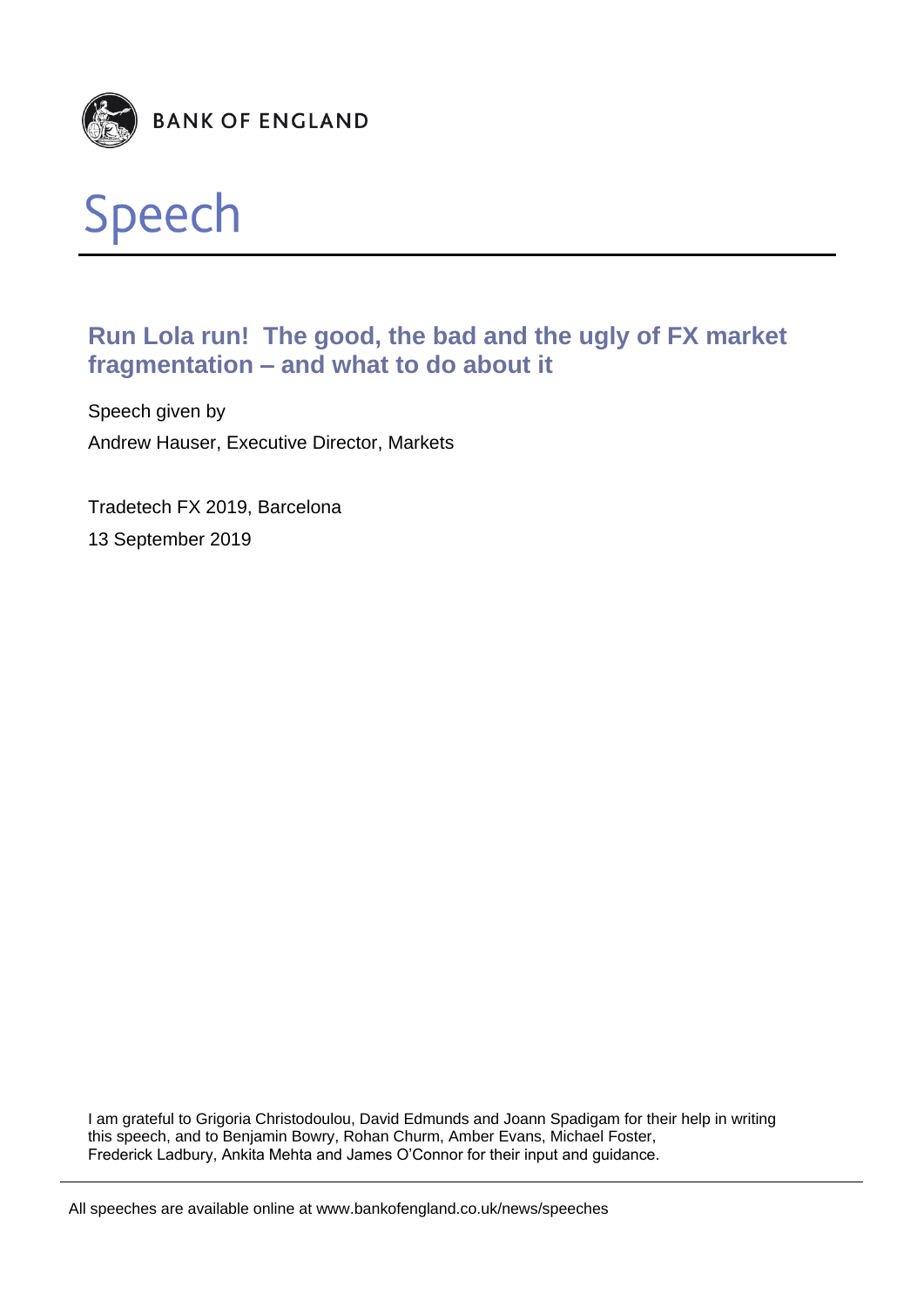#### **Introduction**

I wonder if anyone remembers 'Run Lola Run' – a somewhat 'experimental' German film from the late 1990s? In it, the lead character runs the streets of Berlin, racing against the clock to save her hapless boyfriend Manni from a ganglord, whose money Manni has left on a train. The big idea of the film is that Lola's race is shown in three alternative realities. In the first, she secures some replacement money, but is tragically shot in a police standoff. In the second, she gets the money a different way, and repays the ganglord – but Manni gets run over by an ambulance Lola has distracted. And, in the third, Lola and Manni both secure their own money, leaving them quids in after the repayment, and living happily ever after.

What on earth does all this have to do with the FX market? I certainly draw no comparison to the handling of ill-gotten gains. But Lola's travails vividly illustrate how, in a complex world, you can get very different outcomes – good, bad or ugly – from an otherwise identical situation. And that's a powerful metaphor for today's FX markets.

The complexity in FX markets lies not in the products themselves, which for the most part are relatively simple. It lies in the structures that have evolved to deliver them, driven by extraordinary technological innovation. For those with the right access and understanding, the multiple sources of liquidity, trading venues and execution algorithms available in FX markets offer enormous choice, competition and functionality. That's the 'good'.

But finding your way around such complexity isn't a cakewalk. Knowledge is power – and even quite sophisticated investors need their wits about them to benefit from everything the market has to offer. Complexity also poses new challenges to system-wide stability and functioning. And, sadly, it can give rise to new ways to behave inappropriately. When any of these go wrong, that gives you the 'bad' – sometimes even the 'ugly'.

But my message today is a call to arms, not a cry for despair. As Lola found, actions matter – and even modest ones can have big effects. Working collectively, there is huge scope for the buyside to improve the value they get as individual firms and strengthen the market as a whole. Today, I want to discuss three specific ways to do that. First, by demanding clearer and more informative disclosures on the services you get from liquidity providers and platforms – including hold times, timestamps and reject codes. Second, by seeking out more effective, robust and independent analytical, aggregation and execution tools. And, third, by signing up to the FX Global Code – where buyside representation remains far too thin.

Through these and other actions, it's time for the buyside to recognise, and use, its influence in the FX market to the full. Because you collectively control trillions of dollars of assets – and when you have that sort of buying power, to quote a rather different Lola from Sarah Vaughan's 1950s song, 'whatever Lola wants, Lola gets'.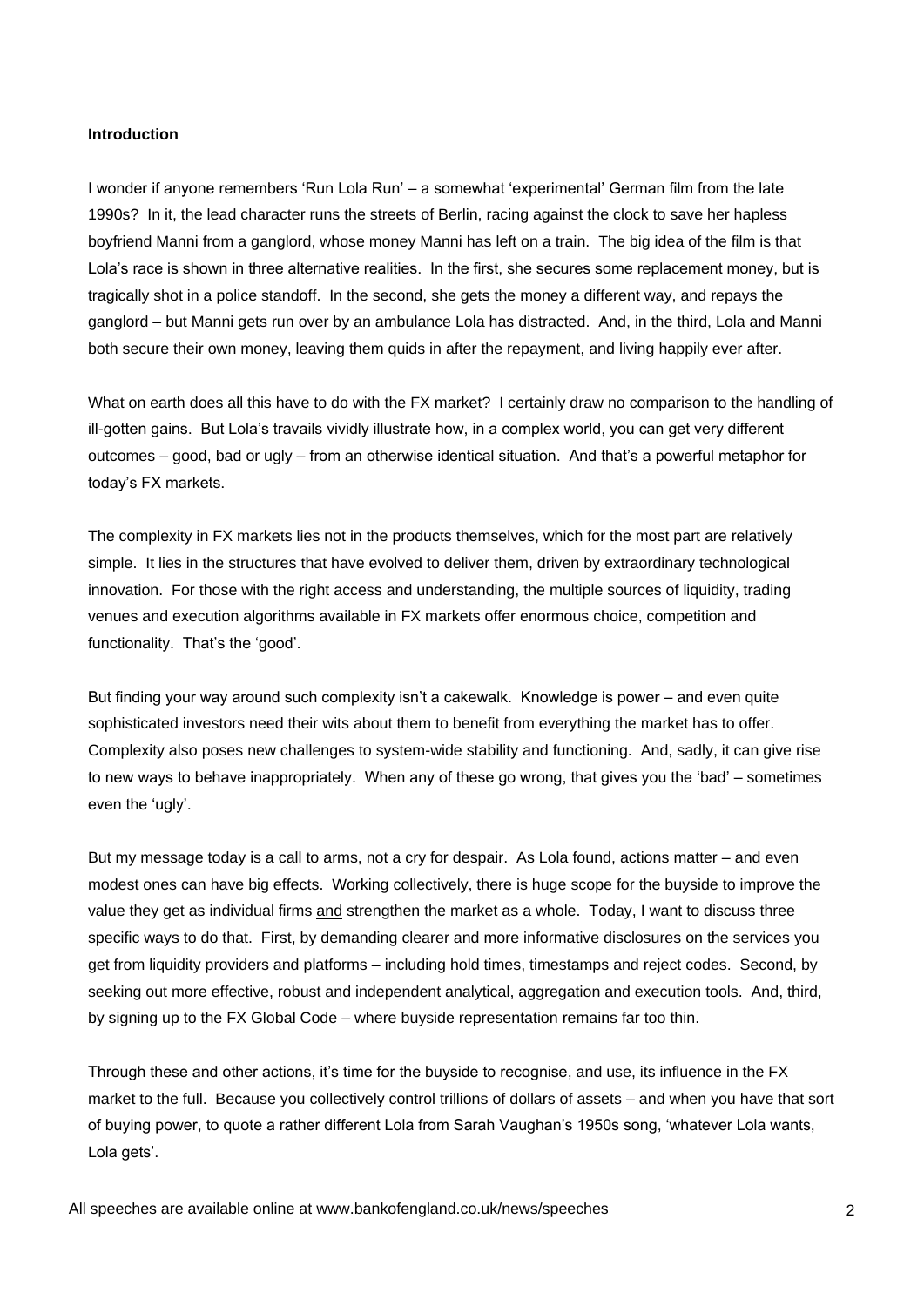#### **The macro-behaviour of FX markets: a scorecard**

Central banks like the Bank of England care a lot about FX markets. They determine the relative prices of our national currencies. They help transmit monetary policy, and hence also reflect market expectations. And they underpin international trade and asset markets, and hence economic and financial stability. To do all this well, we need FX markets to be **efficient**, **resilient** and **fair**. How do today's markets score?

An informationally **efficient** market is one in which prices reflect all relevant information, in a timely way. FX markets are typically thought to come as close as any to meeting that test. The latest data from the Bank for International Settlements showed that \$5 trillion of FX products were traded daily in 2016 – and the London market, the largest single centre, has grown by a third since then. That suggests that global FX turnover may now be more than 20 times the equivalent measure of global economic output, across an exceptionally wide range of products, participants and financial centres (Chart 1). For analysts, investors and policymakers, movements in floating FX rates provide a fast and comprehensive synthesis of market perceptions of economic news. And a huge empirical literature finds little evidence that excess returns are systematically predictable: a formal definition of 'efficiency'. Even a harsh examiner would score FX markets 'very good' on this heading.





Sources: London Foreign Exchange Joint Standing Committee April 2019 survey, Bank for International Settlements triennial surveys, Bloomberg LP, International Monetary Fund and Bank calculations.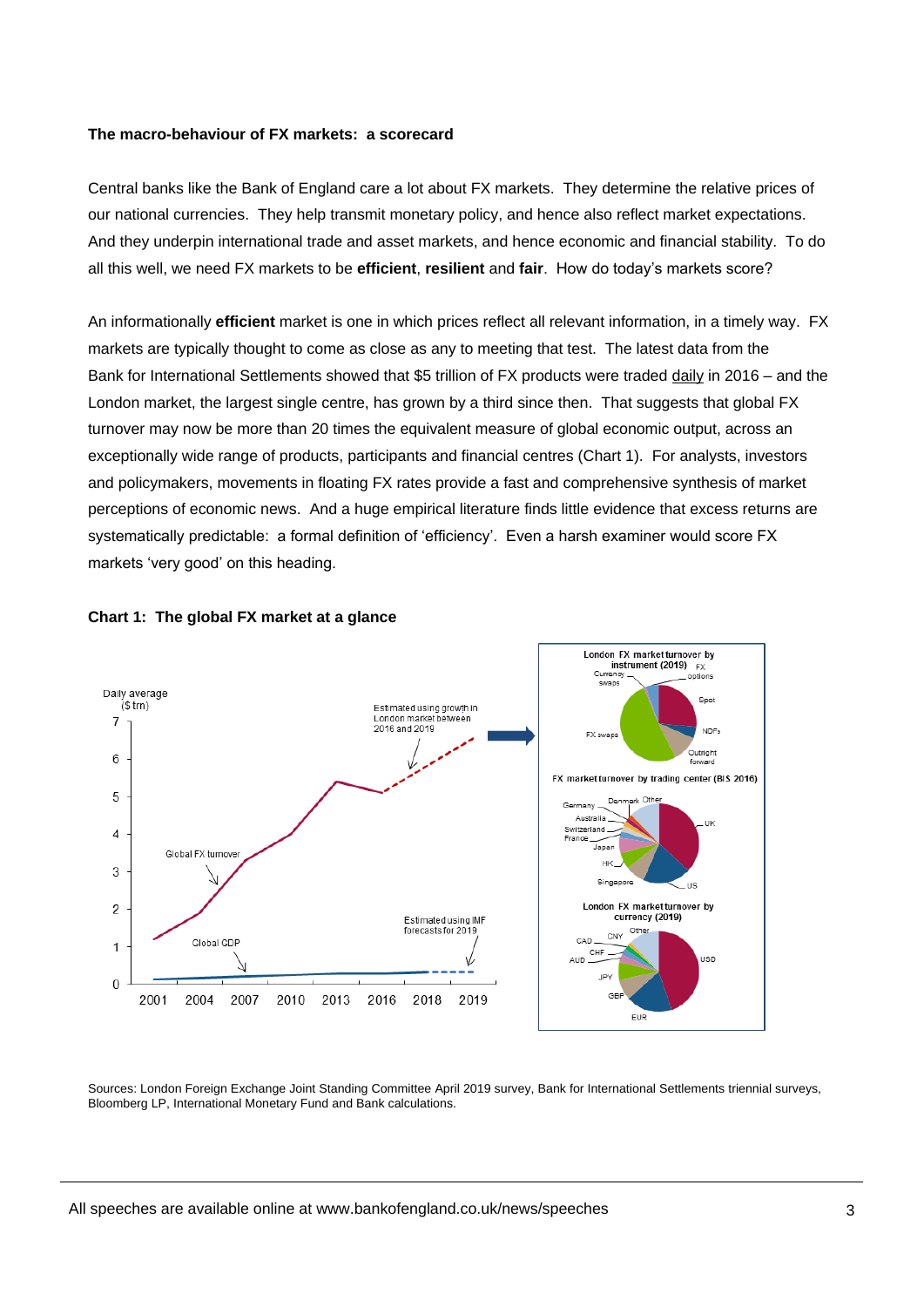A **resilient** market is one in which markets continue to function in good times and bad, ensuring that prices give a consistently accurate signal about the balance of demand and supply. Again, the experience here is positive. FX markets have rarely 'closed'. For example, during the financial crisis, foreign exchange markets continued to function relatively well following the bankruptcy of Lehman Brothers – despite being under extraordinary pressures.<sup>1</sup> Although there were signs of dislocation, the market did not seize up as others did, aided perhaps in part by that multipolar structure seen in Chart 1. More recently, focus has turned to the increased incidence of so-called 'flash episodes', in which prices move suddenly and sharply, often without any obvious fundamental driver. The jury is out on how seriously these events highlight weaknesses in market resilience. So far, the price effects, in FX and elsewhere, have tended to unwind in minutes (Table 1), with few consequences for financial stability. That's encouraging. But liquidity has sometimes taken longer to rebound than prices – and global authorities, including the Bank of England's Financial Policy Committee, are on the alert for signs of more sizeable contagion.<sup>2</sup> Overall therefore, I'd score FX market resilience as 'good, but with some things to keep an eye on'.

| Year | Asset class         | <b>Markets</b>       | <b>Price move</b> | Duration (minutes)* |
|------|---------------------|----------------------|-------------------|---------------------|
| 2010 | Equities            | S & P 500            | $-6%$             | 5                   |
| 2011 | <b>FX</b>           | USD/JPY              | -4%               | 4                   |
| 2014 | <b>Bonds</b>        | <b>US Treasuries</b> | $+37$ bps         | 5                   |
| 2015 | FX.                 | <b>EUR/CHF</b>       | $-41%$            | 20                  |
| 2015 | FX.                 | NZD/JPY              | $-10%$            | 10                  |
| 2015 | FX.                 | USD/EUR              | $-2\%$            | 4                   |
| 2016 | FX.                 | ZAR/USD              | -9%               | 15                  |
| 2016 | <b>FX</b>           | GBP/USD              | $-9%$             | 1                   |
| 2017 | <b>Bond futures</b> | French OAT           | $-11$ bps         | 1                   |
| 2018 | FX.                 | ZAR/USD              | -9%               | 1                   |
| 2019 | <b>FX</b>           | USD/JPY              | $-4%$             | 4                   |
| 2019 | <b>FX</b>           | <b>TRY/JPY</b>       | $-10%$            | 7                   |
|      |                     |                      |                   |                     |

## **Table 1: Key flash episodes over the past decade**

Sources: Bank for International Settlements, Bank Underground, Bloomberg Finance L.P., Cielinska,O, Joseph,A, Shreyas, U, Tanner, J and Vasios, M (2017), 'Gauging market dynamics using trade repository data: the case of the Swiss franc de-pegging', Bank of England Financial Stability Paper No. 41, Financial Times, International Monetary Fund, MarketFactory, Inc., Nanex, Reserve Bank of Australia, Securities and Exchange Commission and Bank calculations.

\*Approximate time space in which price moves from prevailing price to a new low (or high) price.

Finally, a **fair** market is one with open access, in which clients feel they can trade safely and on the basis of merit, with counterparties who hold to clear standards of market practice and integrity. And here, clearly, FX markets have had ground to make up over the past decade. Standards in some parts of the market fell

<sup>&</sup>lt;sup>1</sup> See Section 5.2 of [https://www.bis.org/publ/cgfs37.pdf.](https://www.bis.org/publ/cgfs37.pdf)

<sup>2</sup> See the July 2019 Financial Stability Report, at [https://www.bankofengland.co.uk/-/media/boe/files/financial-stability-report/2019/july-](https://www.bankofengland.co.uk/-/media/boe/files/financial-stability-report/2019/july-2019.pdf)[2019.pdf.](https://www.bankofengland.co.uk/-/media/boe/files/financial-stability-report/2019/july-2019.pdf)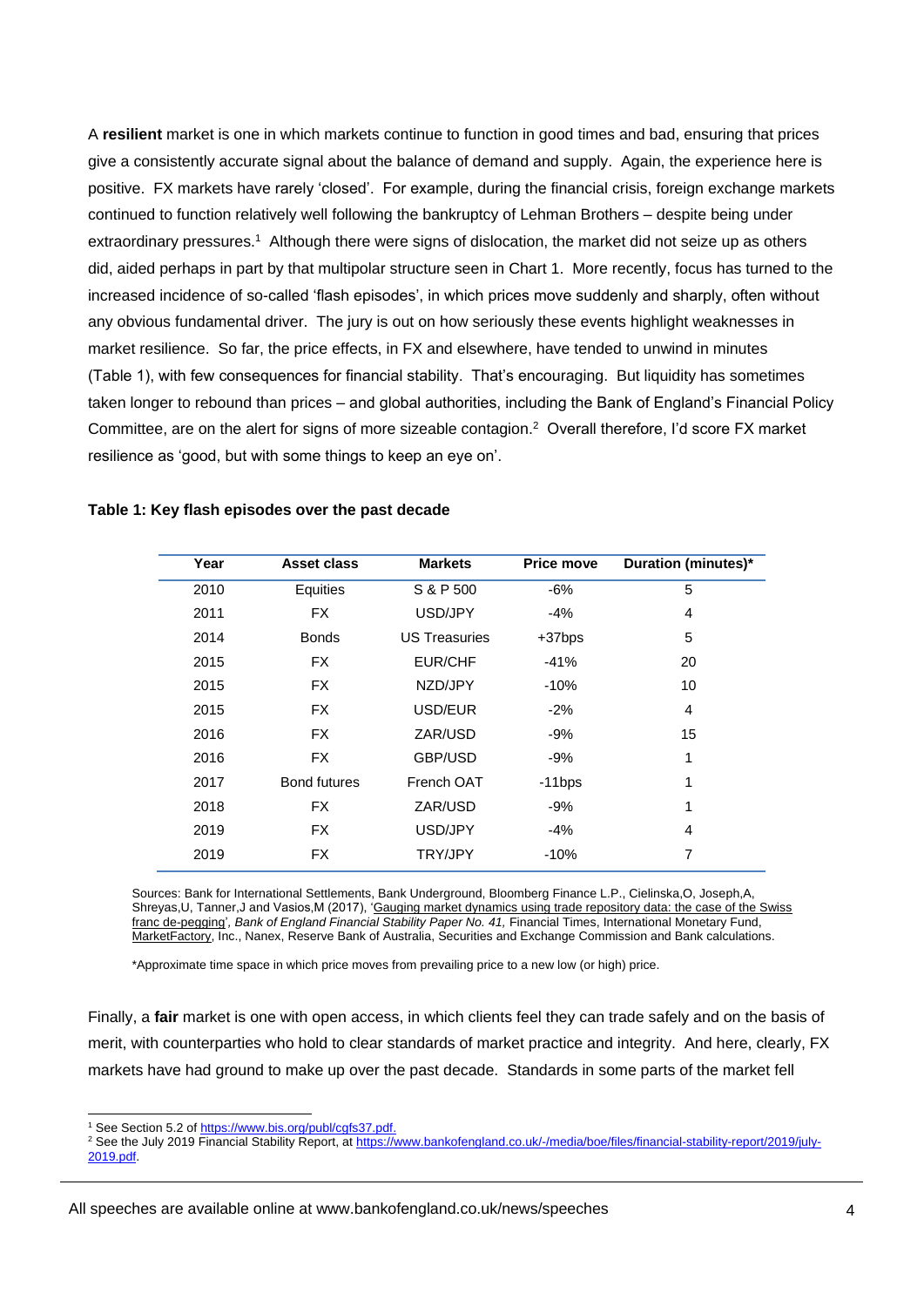unacceptably short in the years running up to, and following, the financial crisis – and that led to a concerted push to turn the corner with agreement of the FX Global Code. The overall takeup numbers are impressive: as of 9 September, there were 956 public commitments to the Code on the Global Index.<sup>3</sup> And the Code has driven some beneficial changes in market practice – eg on information sharing. But it will take time to see whether it has led to a persistent step-up in behaviour. So, while it may be an 'A for effort' on fairness, it's also a 'must show consistent improvement'.

## **Technology and FX market fragmentation**

In many ways, though, the most profound change in FX markets has been happening elsewhere, in response to hard economics and technological innovation. As a relatively standardised, high volume product, spot FX had embraced widespread electronic trading well before the financial crisis. In the early days, that led to a concentration of liquidity provision amongst the largest incumbent banks, eager to grow volumes and able to afford the expensive high-speed equipment required. More recently, however, some of those firms have exited or downscaled as the scope to deliver returns from traditional business models has fallen. And a number of non-bank providers have emerged, focused less on providing balance sheet capacity to the market, and more on exploiting new technology. Taken together, this has driven a renewed dispersion of market share (Chart 2). In 2009, the number one provider in Euromoney's annual FX survey saw nearly ten times the flows of the number ten firm. Today that ratio is just two.



#### **Chart 2: Falling concentration amongst liquidity providers**

Source: Euromoney FX surveys.

l <sup>3</sup> [https://www.globalfxc.org/global\\_index.htm,](https://www.globalfxc.org/global_index.htm) adjusting for duplicate entries reported to more than one national index.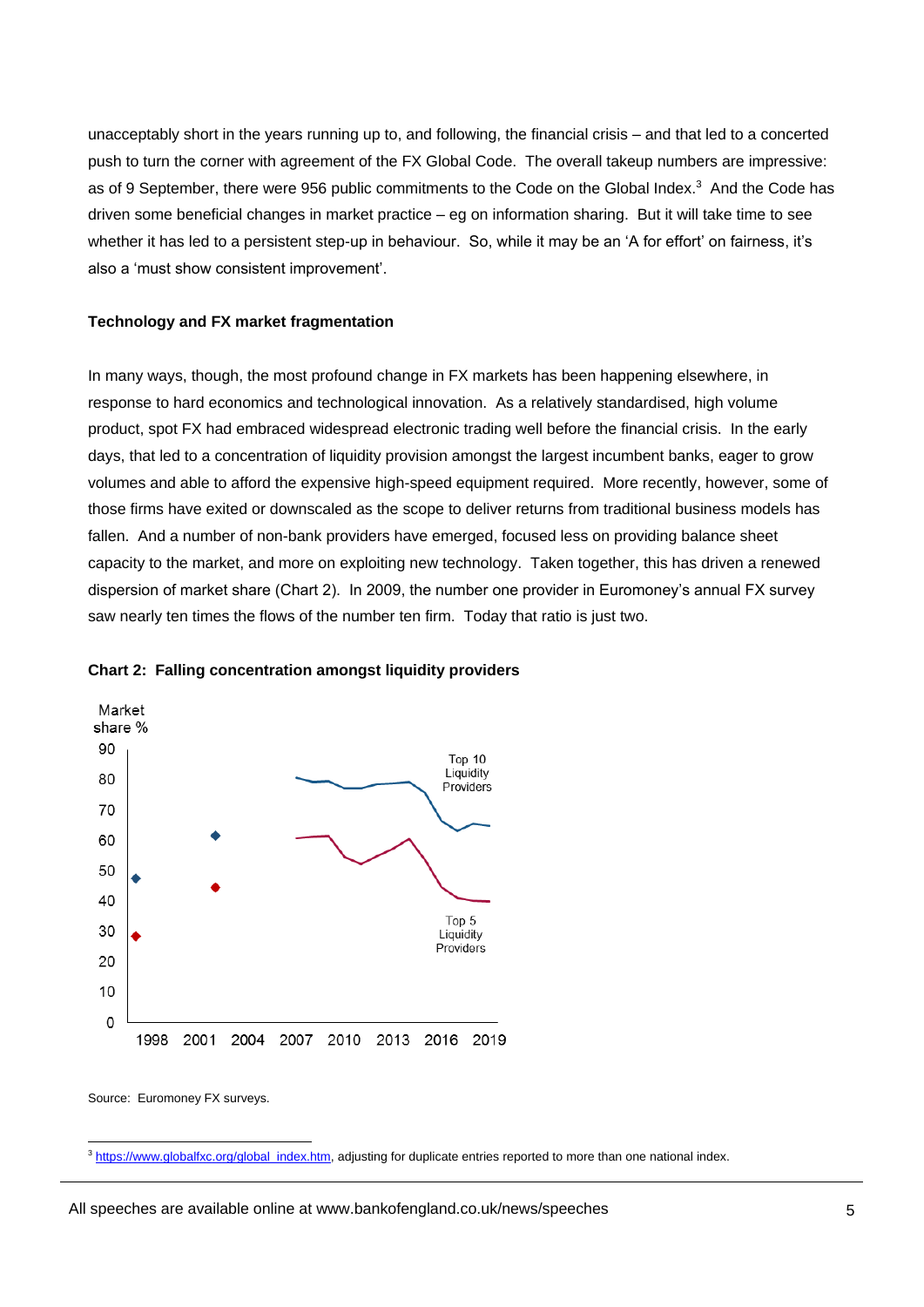There's been an even bigger revolution in trading platforms, as the share of trading routed through liquidity providers' single dealer offerings and the traditionally dominant primary venues has fallen, and business has increasingly migrated towards multi-dealer platforms, which allow users to put multiple chosen providers into competition on a single site (Chart 3).



**Chart 3: Platform use as a share of spot FX turnover in the London market<sup>4</sup>**

Source: London Foreign Exchange Joint Standing Committee surveys and Bank of England calculations.

Competition both on and between platforms has generated an extraordinary array of FX execution choices for market participants to choose between. Whether to seek opportunities to net offsetting trades with others before transacting in the market. Whether to trade by voice or electronically. Whether to prioritise speed or diversity of execution. Whether to use algorithmic or trade-by-trade price selection – on firm or indicative prices; with wider or narrower groups of counterparties; in full view ('lit') or anonymously ('dark'); or with more or less sophisticated 'Transaction Cost Analysis' (TCA) tools. Shifting patterns of demand for different bundles of these services, coupled with aggressive price and non-price incentives, have driven dramatic swings in market share between platforms (Chart 4).

Apr 10 Apr 11 Apr 12 Apr 13 Apr 14 Apr 15 Apr 16 Apr 17 Apr 18 Apr 19

<sup>4</sup> Electronic Broking Systems line measures trades executed via automated matching systems for dealers. Electronic Trading Systems lines measure trades executed (predominantly by or for customers) via single-dealer proprietary platforms or a multi-dealer systems.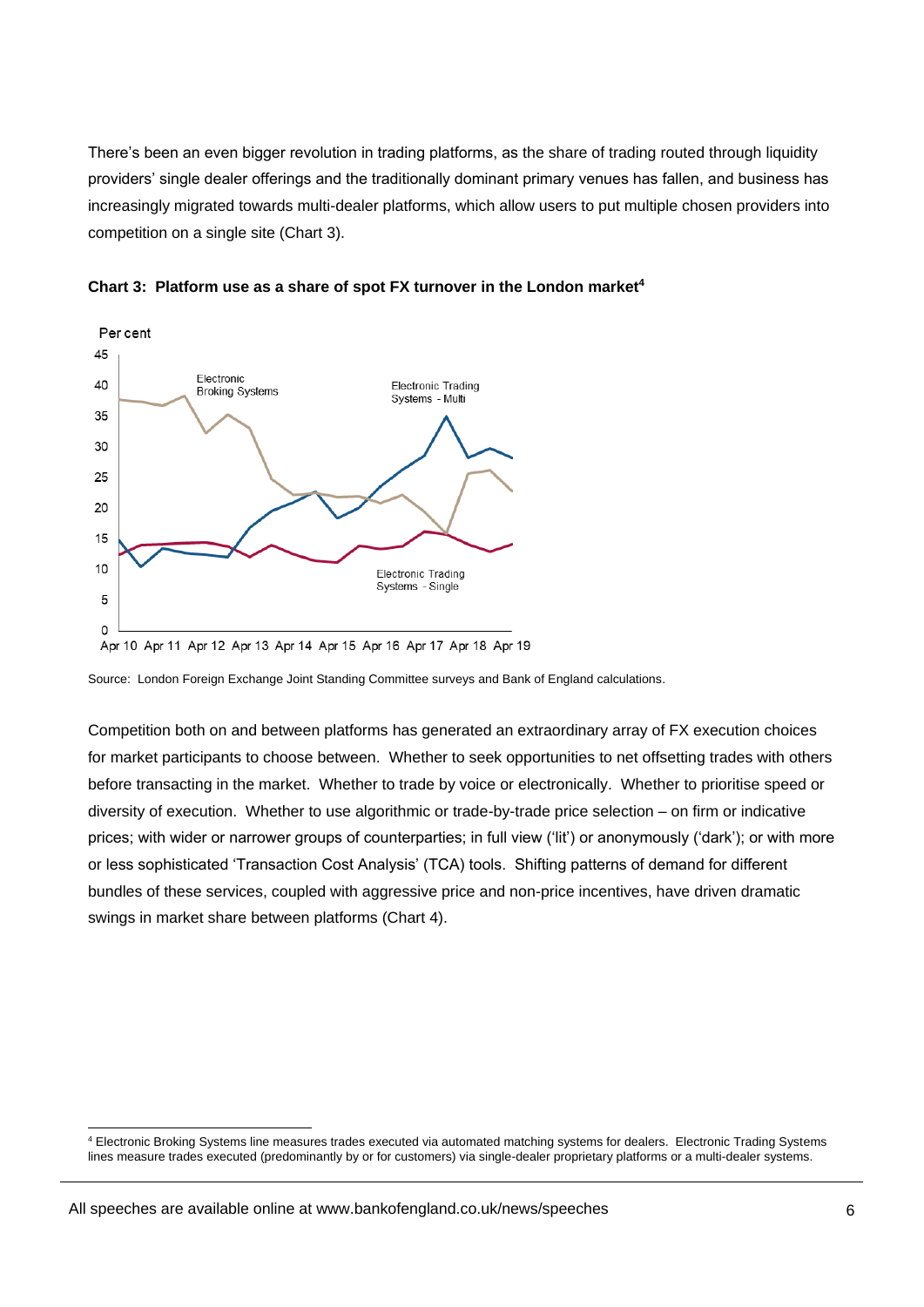

## **Chart 4: Multi-dealer FX platforms – buyside market share**

Source: Euromoney FX surveys.

# **Some implications of fragmentation: the good, the bad and the ugly**

Is fragmentation here for good? Some suspect it will eventually hit the buffers, as the declining marginal benefits of ever-greater product diversity, and the growing cost of navigating it, become more evident. But others argue that it could accelerate further, as technology costs continue to fall, helping market users seek out more obscure venues where they might have an edge.<sup>5</sup>

Whatever happens, for today's market participants, fragmentation is a fact. And that means – just like Lola – they can experience a markedly broad range of outcomes. That has important implications for all three of the characteristics – informational efficiency, resilience and fairness – I talked about a moment ago. Central banks are watching those issues closely.<sup>6</sup> But today I want to focus on the effectiveness of the FX market in delivering the services needed by its users – using three storylines of my own.

Our first fictional FX market user has never had it so good. With the resources and knowledge to connect to dozens of competing platforms and liquidity providers, analyse rich data sets in real time to work out the best way to deal, and using an array of algorithms (perhaps even arranged in an 'algorithm wheel') to execute at speed with minimal price impact, she gets an exceptional service from FX markets. I say 'she' quite deliberately here too – because, as I discussed back in June in a different speech,<sup>7</sup> technological innovation means embracing diversity – of people, ideas, and working practices – is no longer a choice, it's a business necessity. For heavily-traded currency pairs, our hypothetical FX trader is getting bid/ask spreads that are a fraction of a basis point for a \$1m trade, rising to a few basis points for a large trade. And she's taking

l <sup>5</sup> See for instanc[e https://www.bis.org/publ/mktc10.htm](https://www.bis.org/publ/mktc10.htm) and [https://www.marketfactory.com/whitepaper-why-does-fragmentation](https://www.marketfactory.com/whitepaper-why-does-fragmentation-continue-to-increase-increasing-entropy-in-currency-markets/)[continue-to-increase-increasing-entropy-in-currency-markets/](https://www.marketfactory.com/whitepaper-why-does-fragmentation-continue-to-increase-increasing-entropy-in-currency-markets/)

<sup>&</sup>lt;sup>6</sup> See for instance my predecessor's speech on fast markets a[t https://www.bankofengland.co.uk/-](https://www.bankofengland.co.uk/-/media/boe/files/speech/2017/keeping-up-with-fast-markets) [/media/boe/files/speech/2017/keeping-up-with-fast-markets;](https://www.bankofengland.co.uk/-/media/boe/files/speech/2017/keeping-up-with-fast-markets) or the recent ECB paper

[https://www.ecb.europa.eu/pub/pdf/scpwps/ecb.wp2300~68bda93b78.en.pdf.](https://www.ecb.europa.eu/pub/pdf/scpwps/ecb.wp2300~68bda93b78.en.pdf)

<https://www.bankofengland.co.uk/-/media/boe/files/speech/2019/why-diverse-markets-need-diverse-talent-speech-by-andrew-hauser>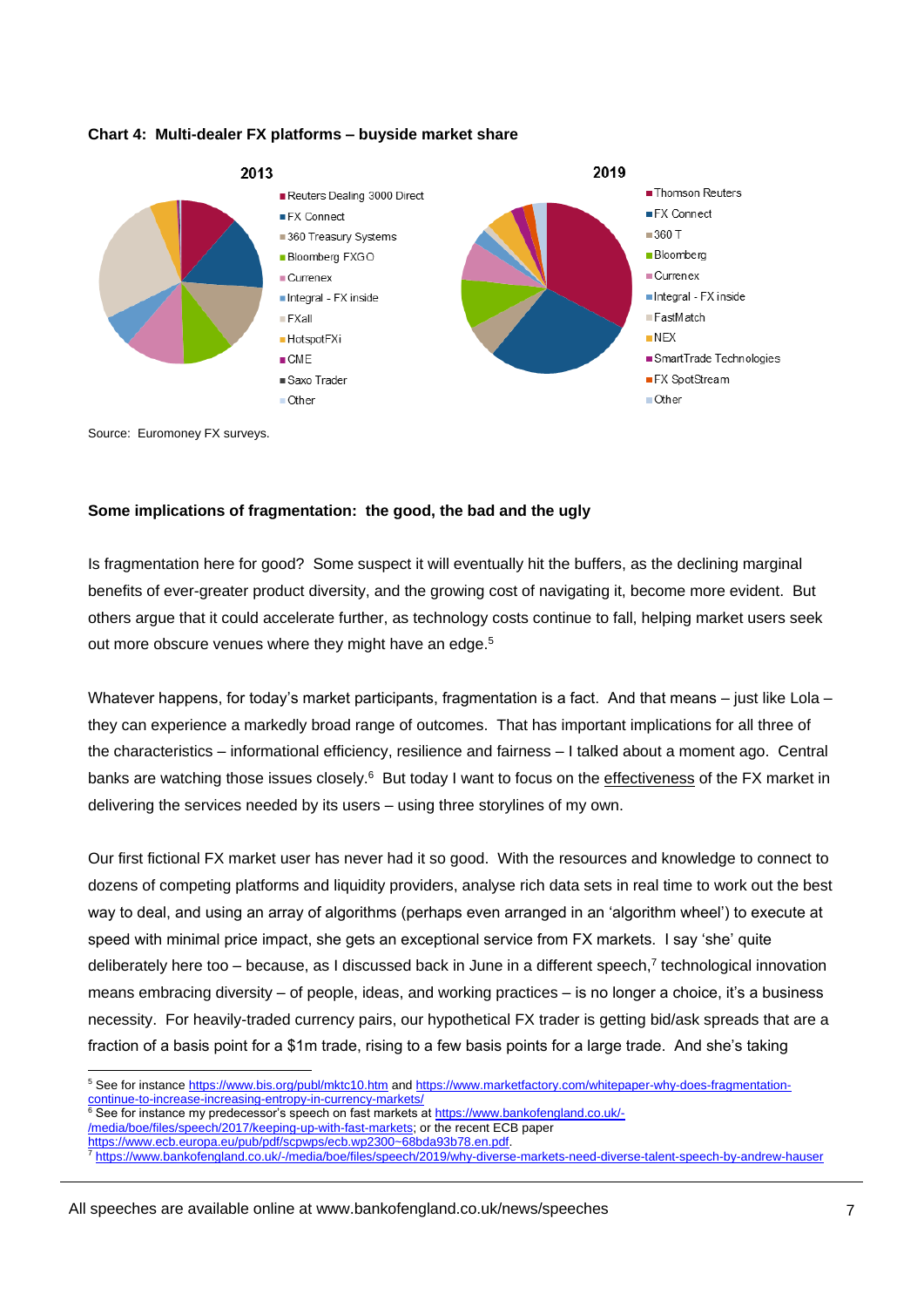advantage of the changes in the market brought about by the Code: accessing so-called 'Global Code pools', and increasingly firm, or near-firm, pricing.<sup>8</sup>

Many of you here today will recognise aspects of this experience. But many won't – and the reason for that is clear. Navigating complexity requires understanding, data, connectivity and computing power – and that can be a challenging combination. To give an extreme example: one of the large non-bank liquidity providers is said to have access to 42 petabytes of data storage.<sup>9</sup> That's more than 4,000 times what's needed to hold the entire Library of Congress and would cost around \$10m a year from Amazon Web Services, at their most basic standard rate. If you need that sort of kit to scale the mountain, many will struggle to get to base camp.

Of course that's an extreme comparison. So let's sketch a second storyline: that of a large to mid-tier buyside firm, for whom FX is an important, but by no means dominant part of its overall business. The firm has access to a pool of liquidity providers, and will compare pre-trade price quotes, perhaps making use of proprietary TCA tools from those providing liquidity. It might execute some trades electronically. But it has bigger costs to worry about than FX trade execution alone – including the broader bundle of services it needs across asset classes. And it is conscious that larger FX trades involve material risk, including as a result of market dynamics it doesn't necessarily understand. So it will also work to maintain broader relationships with liquidity providers – and will tend to revert to voice trading with a trusted counterparty for larger orders, or at times of heightened volatility. It may not always have complete clarity on the basis on which such trades are executed (internalised vs externally traded, principal vs agent) or rejected. And it recognises that, in seeking quotes, it may be leaking information about its position. But broadly speaking it is content with the service it receives on FX, and feels it has bigger fish to fry elsewhere.

In many ways, it is hard to label this case 'bad'. The firm is trying to inform itself about market trends. But it recognises that FX is a professional market, whose complexities it needs assistance to navigate. It knows it may not always be getting the finest price, or the perfect service – but feels that the cost/benefit case for investing in a lot of extra data or understanding is not in its favour. At the same time, however, this situation is sub-optimal in terms of market-wide functioning: pricing may be inefficient, perhaps materially so, and other elements of the service offering fall short of best practice. Collective, market-wide action to improve competition and standards would benefit this firm and many others – raising all ships. But the firm itself feels powerless to drive that change by itself. It's that missed opportunity that is 'bad', or perhaps better put, 'sad'.

The third and final stylised storyline is definitely 'ugly'. It involves a large and regular buyside user of FX markets which chooses to operate through a single relationship bank, which also provides custodian services. It places all of its FX business with the bank to work through over an extended period. It has no

l

All speeches are available online at www.bankofengland.co.uk/news/speeches

<sup>8</sup> See for instanc[e https://newsroom.nex.com/news/04092018/nex-markets-experiences-a-reduction-in-hold-times-and-reject-rates-as-a](https://newsroom.nex.com/news/04092018/nex-markets-experiences-a-reduction-in-hold-times-and-reject-rates-as-a-result-of-the-fx-code-of-conduct)[result-of-the-fx-code-of-conduct,](https://newsroom.nex.com/news/04092018/nex-markets-experiences-a-reduction-in-hold-times-and-reject-rates-as-a-result-of-the-fx-code-of-conduct) which shows that, for one of the platforms in Chart 4, hold times have fallen from 93 to 37 milliseconds since introduction of the Code, with 97% of trades with the top 10 liquidity providers now being filled at the original quote price.

<sup>9</sup> <https://codeforces.com/blog/entry/65002>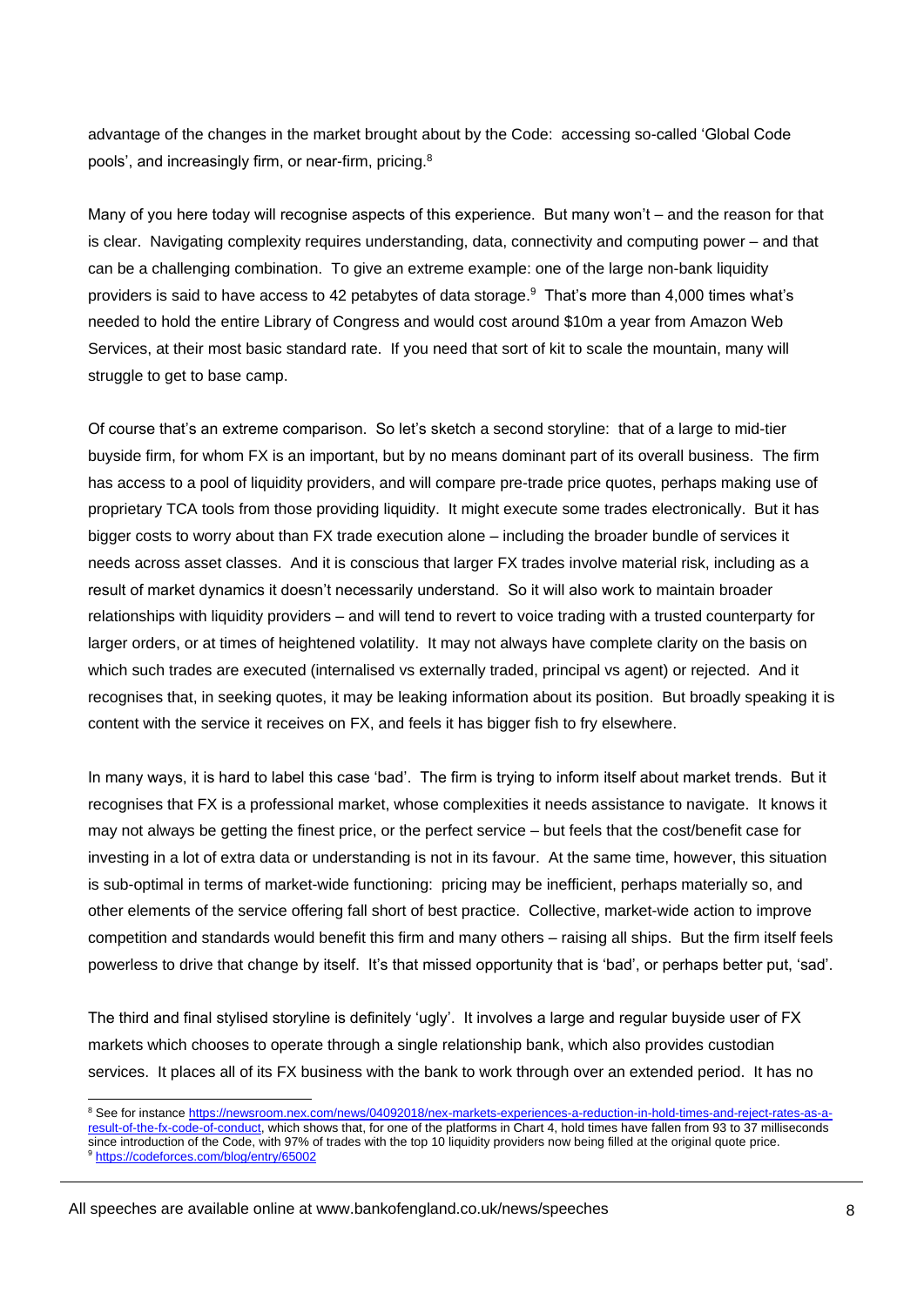connections to other venues, does no material TCA, and receives no specific timestamping on its trades. Although it believes it makes no economic sense to vary its FX practices, in fact its trades are of a size, regularity and complexity that it would pay the client materially to shop around.

Clearly these are deliberately exaggerated descriptions, and can't be used by themselves to quantify the potential gains from changes in individual or collective behaviour. But one academic attempt to do just that, for a specific segment of the market, is shown in Chart 5. The range of observed spreads for transacting in euro/dollar FX forwards was found to be strikingly wide (ranging from 2 'pips'<sup>10</sup> for the 25<sup>th</sup> percentile to 52.6 pips for the 90<sup>th</sup> percentile) – and strongly inversely correlated with a measure of client sophistication. On average, the unsophisticated – and over half the sample trade with only one bank – appeared to pay a much higher spread than their sophisticated peers. That premium could be all but eliminated if they instead traded on a multi-dealer platform: a rent estimated by the authors to be worth over €600mn.



**Chart 5: Relationship between spreads on EUR/USD FX forwards and client sophistication**

Source: 'Discriminatory pricing of Over-The-Counter derivatives' by Harold Hau, Peter Hoffmann, Sam Langfield and Yannick Timmer, December 2017<sup>11</sup>

These results should be interpreted with some care. Higher spreads for less sophisticated clients may be capturing more than execution costs alone (FX forwards involve a credit element, for example). And tighter observed spreads for those using platforms and those with greater sophistication may underestimate true effective spreads if prices regularly move against them, through information leakage or otherwise. Spreads

All speeches are available online at www.bankofengland.co.uk/news/speeches

l  $10$  A 'pip' is the smallest amount by which any given exchange rate can change. The euro/dollar exchange rate is conventionally quoted to four decimal places, so a pip is 0.0001. At the current exchange rate that is approximately equal to one basis point, allowing comparison to spreads in other markets.

<sup>&</sup>lt;sup>11</sup> [http://www.haraldhau.com/wp-content/uploads/FX\\_PriceDiscrimination\\_in\\_FX\\_OTC\\_markets.pdf.](http://www.haraldhau.com/wp-content/uploads/FX_PriceDiscrimination_in_FX_OTC_markets.pdf) The chart is based on 548, 298 trades in vanilla forward in EUR/USD involving 10,087 clients and 204 dealers between April 1, 2016 and March 31, 2017, as reported on the DTCC, REGIS and UnaVista trade repositories.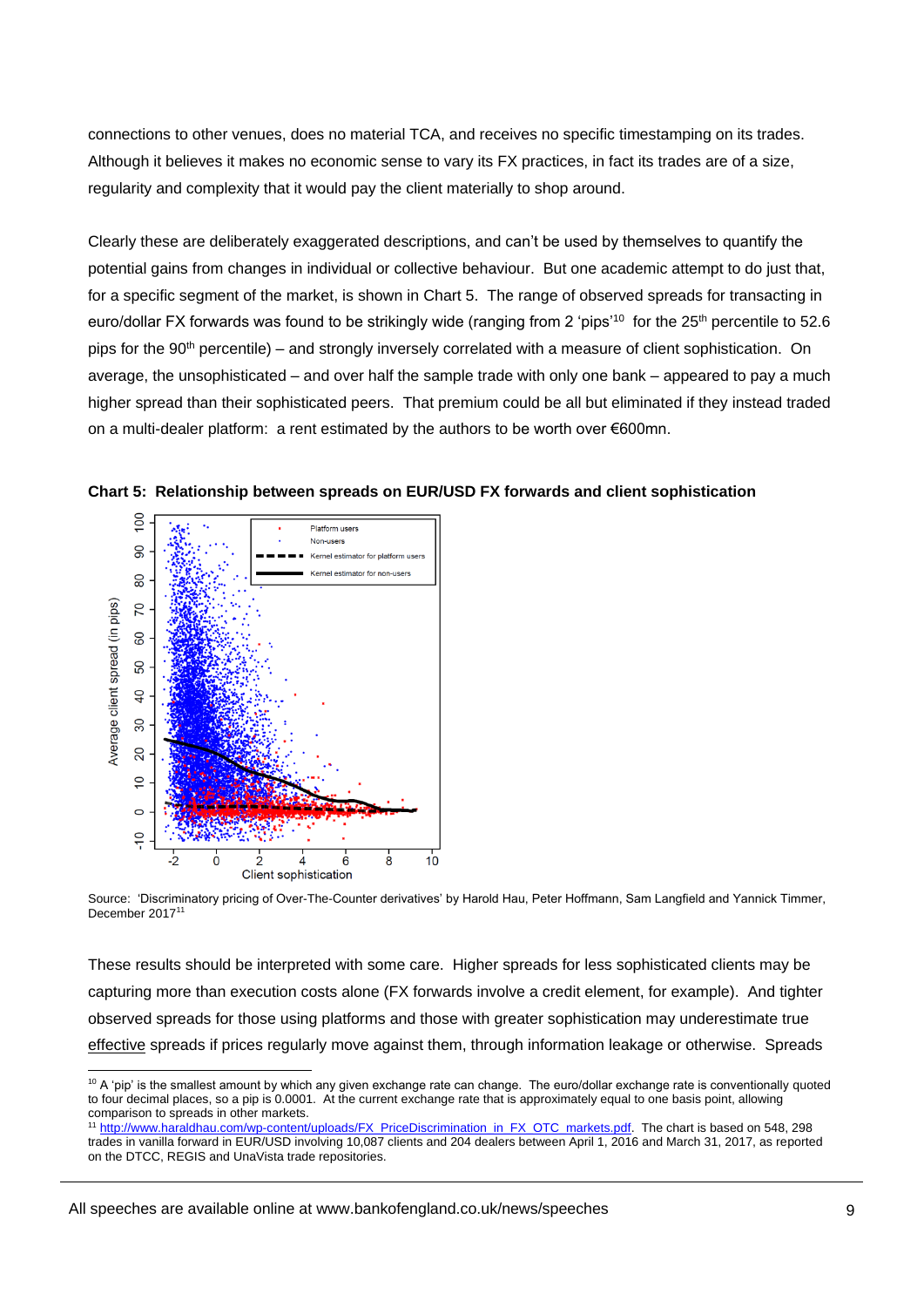can also be too low as well as too high. Business won at zero or negative spreads – eg to build market share – cannot be sustained in the long run, unless compensated by more remunerative returns elsewhere. Persistently compressed earnings have in the past been one factor cited as a trigger for misconduct.

But these results do give some sense of the potential gains that might be available from improved understanding of FX markets, and effective use of execution technologies.

## **How to navigate a fragmented market: disclosures, TCA and the Global Code**

How can the buyside make practical progress in this area? I want to highlight three main areas for action: demanding better disclosures; seeking more effective technology; and adopting the Global Code.

**Effective disclosures** are a necessary precondition for ensuring good service. As the UK's Fair and Effective Markets Review argued in 2015<sup>12</sup>, you can't evaluate an FX transaction if you (or your agent) don't know when it was executed (timestamping), why some trades were rejected and others not (reject codes), whether your counterparty was acting as principal or agent, how long your request to trade was held before a decision was made (hold time), or what was happening during that hold period. Good disclosures should not be documents written by lawyers for lawyers, aimed solely at limiting liability. They should be clear and practical tools to inform trader-to-trader contact.

The FX Global Code<sup>13</sup> stresses the importance of clear and effective disclosures in many of its high level principles. And in February this year, the Global FX Committee (GFXC) published supplementary guidance on the key characteristics that good disclosures should have, covering: content, accessibility, clarity and review frequency.<sup>14</sup> At the Bank of England, we take disclosures from our own wide range of trading counterparties very seriously. We recently reviewed these documents to ensure firms were following through on their commitments under the Code. Most covered the topic headings we would expect to see, and the best scored well across a broad range of criteria. But few had been reviewed since the GFXC's guidance came out. And in general we found significant room for improvement, in particular on clarity and accessibility. A recent review of public disclosures by *Risk* magazine<sup>15</sup> came to similar conclusions.

In the Bank's case, we will be engaging bilaterally with relevant counterparties over the coming months, asking questions and seeking greater clarity. I'd strongly encourage others users of FX markets to do something similar. Work together too. It is good to see the UK's Investment Association, for example, pushing for the standardisation of reject codes. But given the amount at stake, the buyside ought to be exerting more concerted pressure for better disclosures across the board. The GFXC's upcoming three-yearly review of the Code provides an ideal opportunity to look again at the scope for stronger

<sup>12</sup> See Box 4 in<https://www.bankofengland.co.uk/-/media/boe/files/report/2015/fair-and-effective-markets-review-final-report>

<sup>13</sup> [https://www.globalfxc.org/docs/fx\\_global.pdf](https://www.globalfxc.org/docs/fx_global.pdf)

<sup>&</sup>lt;sup>14</sup> [https://www.globalfxc.org/docs/the\\_role\\_of\\_disclosure\\_and\\_transparency.pdf](https://www.globalfxc.org/docs/the_role_of_disclosure_and_transparency.pdf)

<sup>15</sup> <https://www.risk.net/derivatives/6888556/how-the-top-50-liquidity-providers-tackle-forex-last-look>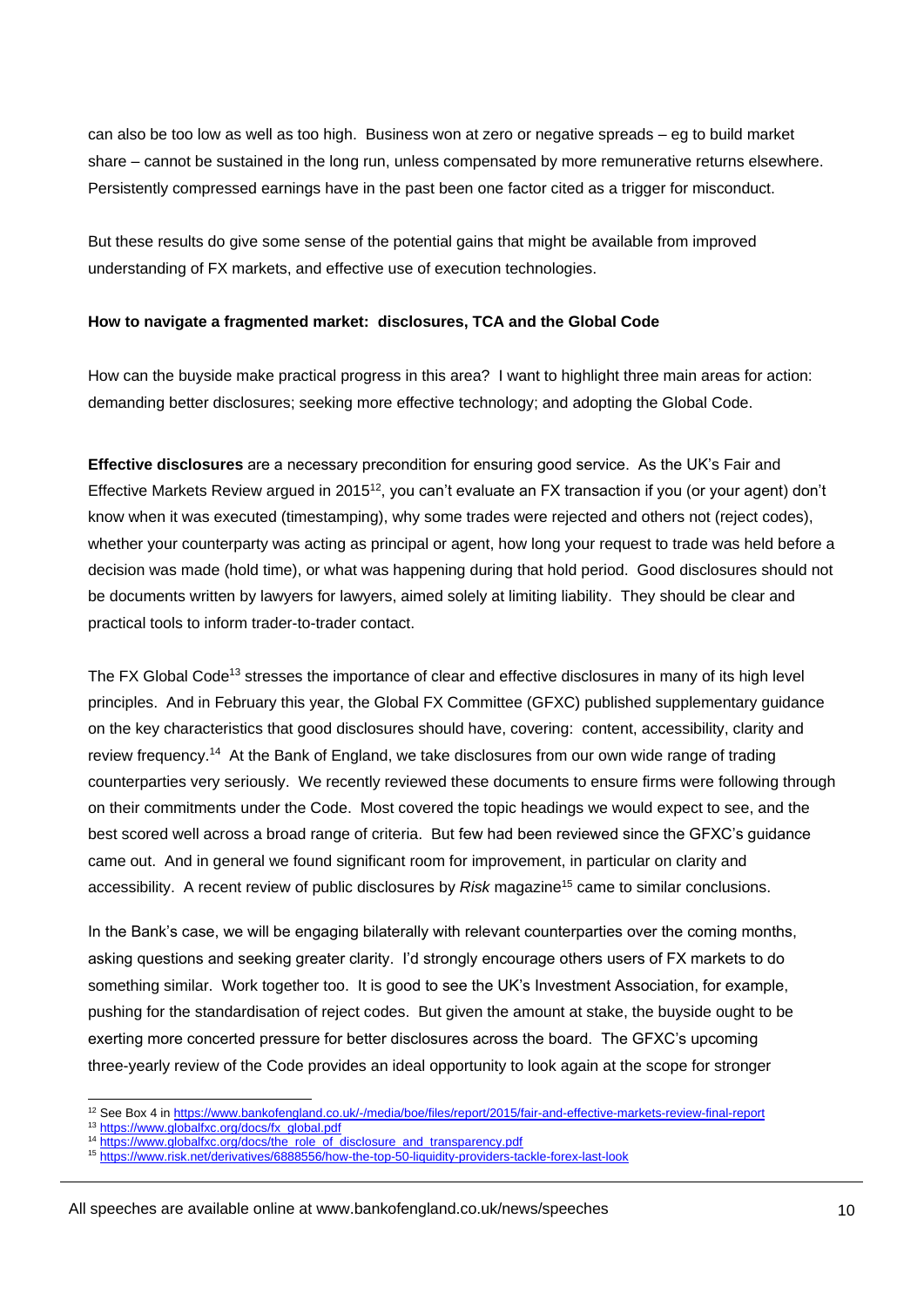market-wide standards, including on anonymous platforms. Please make sure your local FX Committee hears your views as this work progresses.

A second response to the challenges of greater fragmentation comes from **seeking more effective, robust and independent aggregation, analytical and execution tools** – using technology to beat technology at its own game. This isn't a free lunch: but putting liquidity providers into competition through robust aggregation and execution tools makes good business sense. Of course, you need to be alert to the potential for services offering lower spreads to claw back that gain through greater price slippage. To evaluate that, you need an effective TCA tool that goes beyond measuring just the observed spread to include market impact, price variation, hold times and fill ratios, and can give you guidance pre-trade, as well as post-trade analysis.

TCA is already well established in equity markets, reflecting amongst other things the European regulatory obligation to show best execution under MIFID II. But FX poses different challenges. There is no MIFID obligation for most spot FX business. And effective data are harder to come by, given the lack of market-wide pre- or post-trade transparency. TCA data sourced exclusively from one liquidity provider are unlikely to provide an objective evaluation. Platforms typically only give access to their post-trade data to active users. And very large shares of FX turnover are internalised by the large liquidity providers. So it's hardly surprising that less than two-thirds of European FX desks use any form of TCA<sup>16</sup> – and only a fraction of this (according to our market intelligence) involves picking trading strategies, using genuinely independent data.

It remains to be seen whether independent third-party TCA providers can develop business models in FX that are both sustainable economically but also robust enough in terms of their quality and breadth of data inputs to drive widespread adoption. Establishing common standards for effective TCA, and sharing post-trade data anonymously, are areas where the buyside can usefully collaborate. But this discussion does reveal a catch-22 – which is that participants on both sides of the market typically want two inconsistent things: (a) they'd like everyone else's information in a publicly-visible price so they can trade in full knowledge of their positions, but (b) they want to keep their own information out of that same price, to avoid driving it against them. One response to this, which TCA may itself recommend, is to take trades 'dark'. But that risks undermining the robustness of that TCA (by reducing the quality of the market data on which TCA assessments are based), and may also harm the efficiency and resilience of the market, if it increases market fragmentation. I can't help feeling that a highly fragmented world in which everyone pays up individually to secure information privately through TCA tools and market data that they could have publicly under a market-wide public disclosure standard seems deeply suboptimal and costly. Such a standard is clearly not feasible to impose by edict in a global market – but it is worth reflecting on whether current developments are heading in the right direction.

All speeches are available online at www.bankofengland.co.uk/news/speeches

l <sup>16</sup> *State of Transaction Cost Analysis 2019*, quoted i[n https://www.fixglobal.com/home/mifid-ii-boosts-tca/.](https://www.fixglobal.com/home/mifid-ii-boosts-tca/)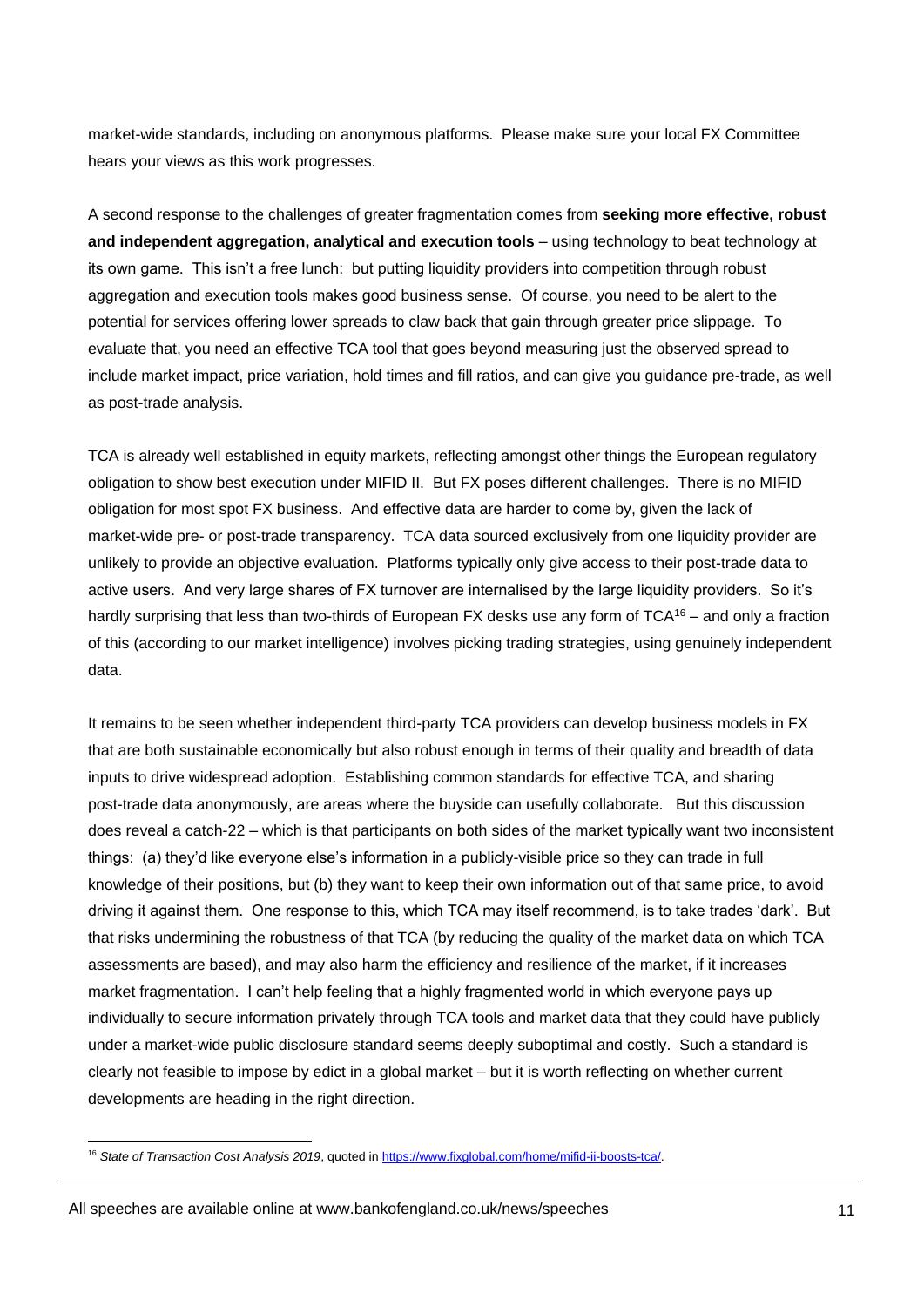Underpinning many of my remarks today is a sense that the buyside has so much to gain, and to offer, from a more active collective participation in FX markets. And that is where we need more of you **sign up to the Global Code**. I mentioned earlier that there were over 950 public commitments to the Code on the Global Index. But only 85 of those are from the buyside – and only a handful more represent platform, infrastructure or technology operators (Chart 6). The GFXC has recognised some of the practical challenges faced by smaller firms when signing up to the Code, and has prepared new material to help ease this process.<sup>17</sup> But we need more of the largest firms too: 17 of the largest 30 global asset managers are still not signed up (Table 2). That's \$22 trillion of investors' funds without a voice in the use and development of the Code.



#### **Chart 6: Public commitments to the FX Global Code<sup>18</sup>**

Source: Global Index of public registers as of 9 September.

Signing up to the Foreign Exchange Global Code should be high on the agenda for the CEO of every major asset management firm. It deepens trust: between you and your clients, your counterparties and your regulators. It strengthens corporate governance: providing a ready-made blueprint for best practice within your firm. That is especially true for UK firms, which will fall under the Senior Managers Regime from the end of 2019. Behaviour that is in line with the Code will tend to indicate a person subject to the Regime is meeting their obligation to observe 'proper standards of market conduct.' And the Code empowers your trading teams to demand the best from others in the market, even – or perhaps especially – when FX is not your core business. All of that means a stronger foreign exchange market. But it also means better returns for your investors – so it's good for the bottom line.

<sup>17</sup> <https://www.globalfxc.org/education.htm?m=71%7C433>

<sup>&</sup>lt;sup>18</sup> Buy-side' category includes: Asset managers, Corporate treasury departments, Pension funds, Insurance companies, Quasisovereign or supranational institutions, and Sovereign wealth funds.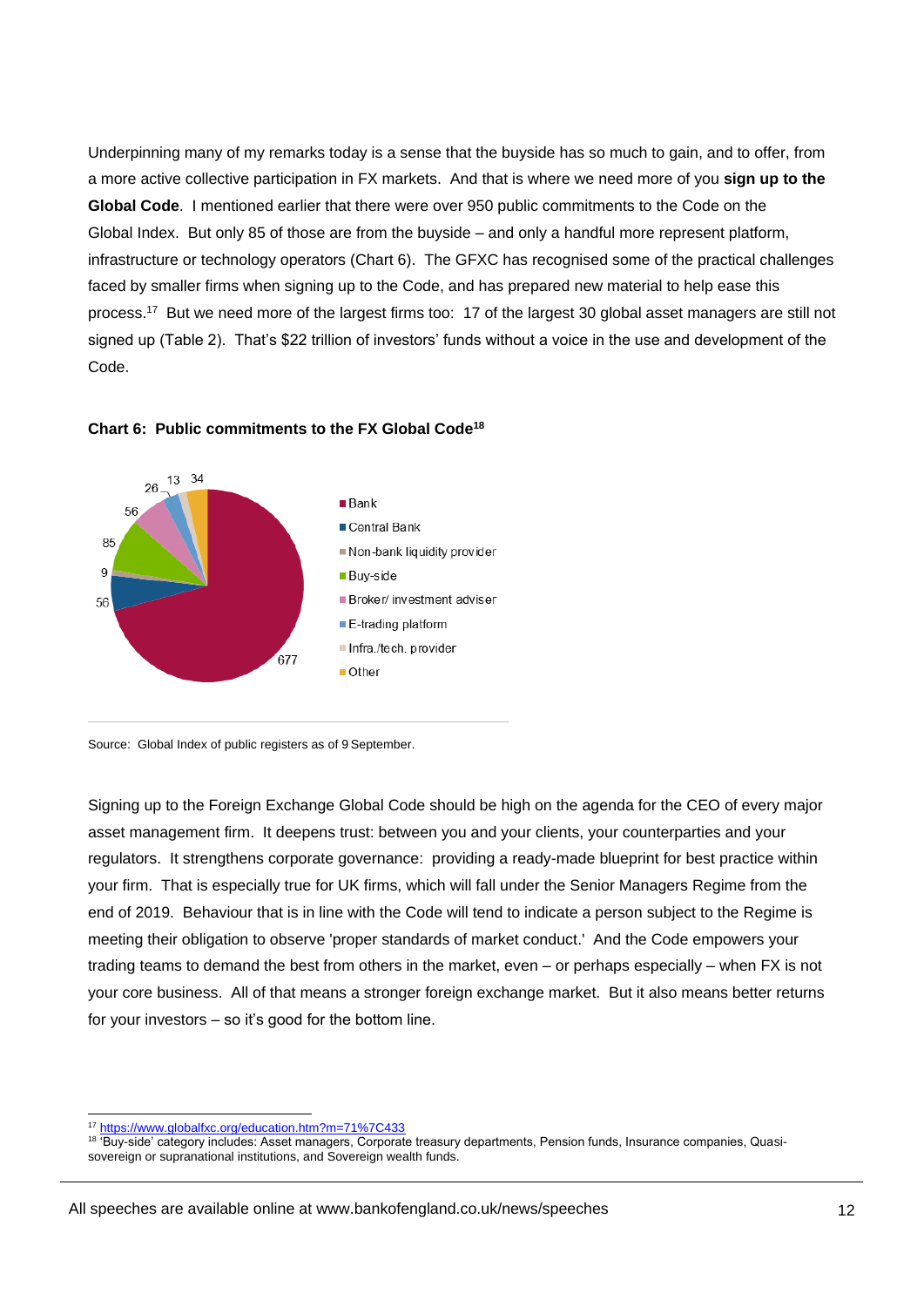# **Conclusions**

Let me conclude.

In many ways, the FX market is in great shape. It's informationally efficient, resilient, and a cauldron of technological innovation. That technology is bringing many new benefits: wider access, cheaper prices, better services. But we need to ensure those benefits are widely shared if the market is to work effectively. I've set out three ways for the buyside, working together, to play its part in that project: demanding better disclosures; seeking robust and independent analytical and execution tools; and signing up to the Global Code. Do that successfully, and we can turn the 'bad' to 'good' – and do away with the 'ugly' altogether. And Lola's run can finally come to an end.